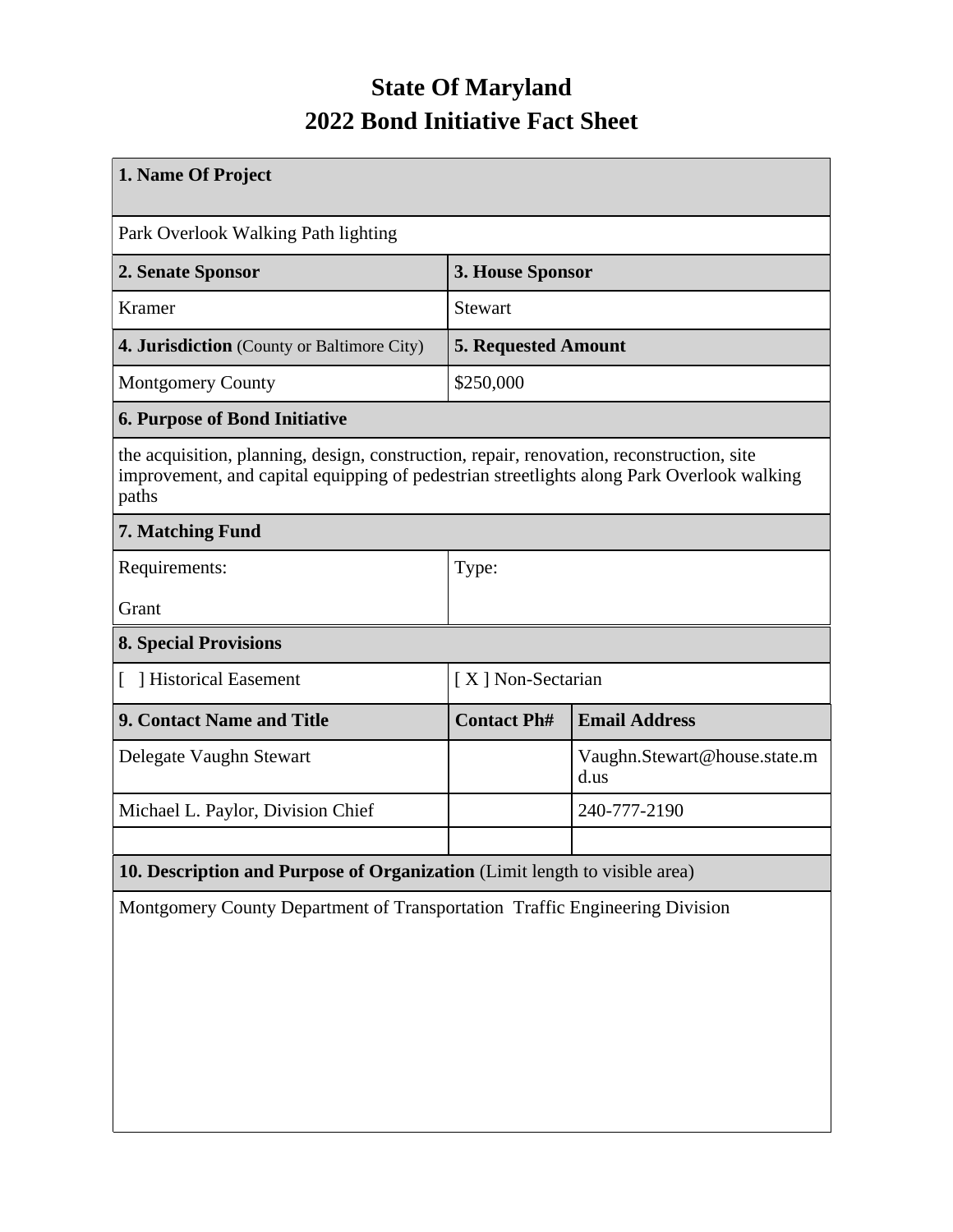## **11. Description and Purpose of Project** (Limit length to visible area)

The purpose of the project is to install pedestrian streetlights (approximately 25) along the walking path to provide for the safety of the path users after dark. This pathway is used mostly by commuters walking between the Shady Grove Metro Station and their homes or parking garages.

*Round all amounts to the nearest \$1,000. The totals in Items 12 (Estimated Capital Costs) and 13 (Proposed Funding Sources) must match. The proposed funding sources must not include the value of real property unless an equivalent value is shown under Estimated Capital Costs.*

| <b>12. Estimated Capital Costs</b>                                     |           |  |  |  |  |
|------------------------------------------------------------------------|-----------|--|--|--|--|
| <b>Acquisition</b>                                                     |           |  |  |  |  |
| <b>Design</b>                                                          | \$20,000  |  |  |  |  |
| <b>Construction</b>                                                    | \$150,000 |  |  |  |  |
| Equipment                                                              | \$80,000  |  |  |  |  |
| <b>Total</b>                                                           | \$250,000 |  |  |  |  |
| 13. Proposed Funding Sources - (List all funding sources and amounts.) |           |  |  |  |  |
| Grant                                                                  | \$250,000 |  |  |  |  |
|                                                                        |           |  |  |  |  |
|                                                                        |           |  |  |  |  |
|                                                                        |           |  |  |  |  |
|                                                                        |           |  |  |  |  |
|                                                                        |           |  |  |  |  |
|                                                                        |           |  |  |  |  |
|                                                                        |           |  |  |  |  |
|                                                                        |           |  |  |  |  |
|                                                                        |           |  |  |  |  |
|                                                                        |           |  |  |  |  |
| <b>Total</b>                                                           | \$250,000 |  |  |  |  |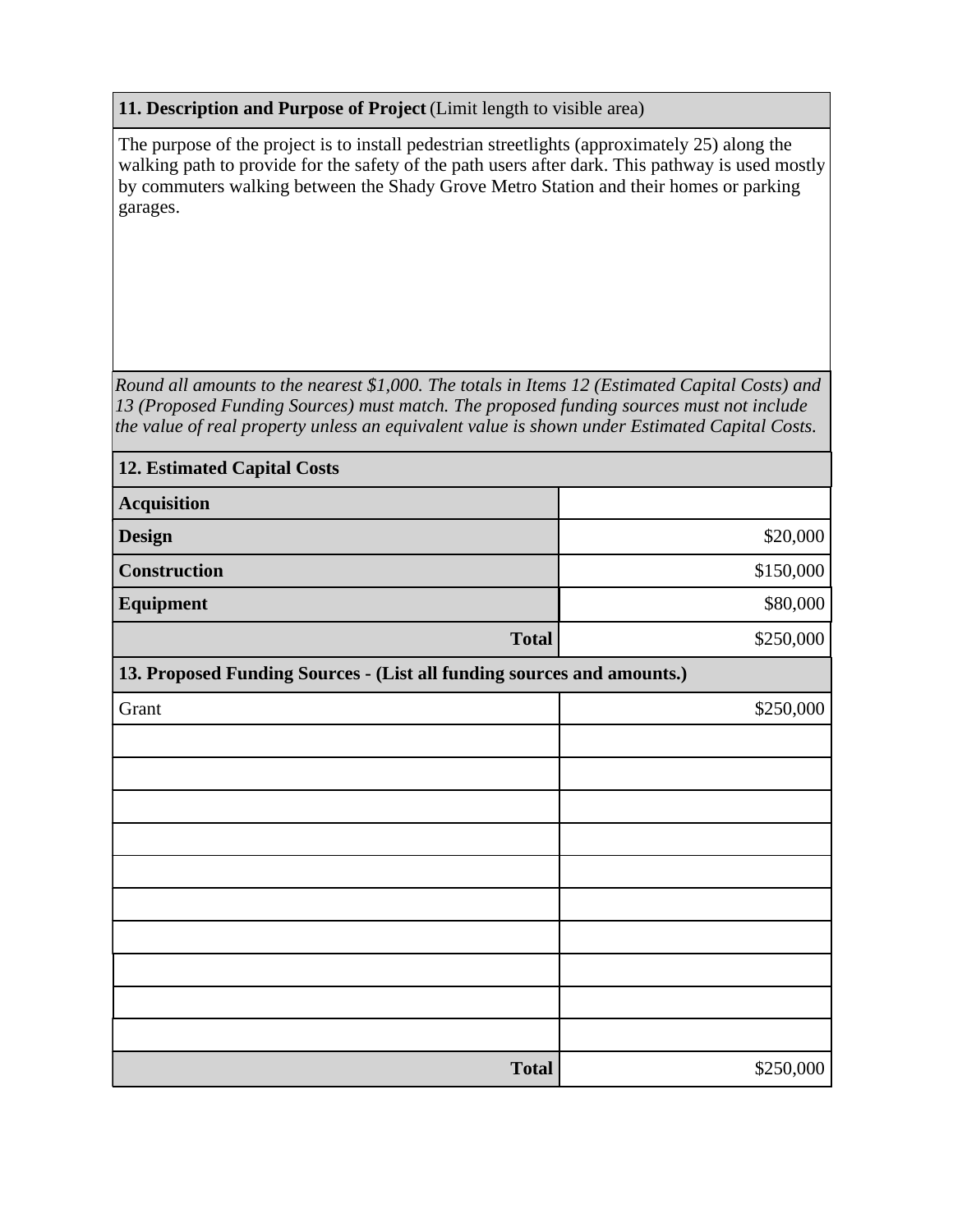| 14. Project Schedule (Enter a date or one of the following in each box. N/A, TBD or Complete)                                                       |                                          |            |                                                                                  |                                                                                         |            |                                                                                              |                |                              |  |
|-----------------------------------------------------------------------------------------------------------------------------------------------------|------------------------------------------|------------|----------------------------------------------------------------------------------|-----------------------------------------------------------------------------------------|------------|----------------------------------------------------------------------------------------------|----------------|------------------------------|--|
| <b>Begin Design</b>                                                                                                                                 |                                          |            | <b>Complete Design</b>                                                           |                                                                                         |            | <b>Begin Construction</b>                                                                    |                | <b>Complete Construction</b> |  |
| <b>TBD</b>                                                                                                                                          |                                          | <b>TBD</b> |                                                                                  |                                                                                         | <b>TBD</b> | <b>TBD</b>                                                                                   |                |                              |  |
| <b>15. Total Private Funds</b><br>and Pledges Raised                                                                                                |                                          |            | 16. Current Number of<br><b>People Served Annually at</b><br><b>Project Site</b> |                                                                                         |            | 17. Number of People to be<br><b>Served Annually After the</b><br><b>Project is Complete</b> |                |                              |  |
|                                                                                                                                                     |                                          |            |                                                                                  |                                                                                         |            |                                                                                              |                |                              |  |
| 18. Other State Capital Grants to Recipients in the Past 15 Years                                                                                   |                                          |            |                                                                                  |                                                                                         |            |                                                                                              |                |                              |  |
| <b>Legislative Session</b>                                                                                                                          |                                          |            |                                                                                  | <b>Amount</b>                                                                           |            |                                                                                              | <b>Purpose</b> |                              |  |
|                                                                                                                                                     |                                          |            |                                                                                  |                                                                                         |            |                                                                                              |                |                              |  |
|                                                                                                                                                     |                                          |            |                                                                                  |                                                                                         |            |                                                                                              |                |                              |  |
|                                                                                                                                                     |                                          |            |                                                                                  |                                                                                         |            |                                                                                              |                |                              |  |
| 19. Legal Name and Address of Grantee                                                                                                               |                                          |            |                                                                                  |                                                                                         |            | <b>Project Address (If Different)</b>                                                        |                |                              |  |
| <b>MCDOT</b> - Traffic Division<br>100 Edison Park Dr, 4th Floor<br>Gaithersburg, MD 20878<br>20. Legislative District in<br>19 - Montgomery County |                                          |            |                                                                                  | Park Overlook Walking Path<br>NE corner of Crabbs Branch Way/Redland Rd<br>intersection |            |                                                                                              |                |                              |  |
| <b>Which Project is Located</b>                                                                                                                     |                                          |            |                                                                                  |                                                                                         |            |                                                                                              |                |                              |  |
| 21. Legal Status of Grantee (Please Check One)                                                                                                      |                                          |            |                                                                                  |                                                                                         |            |                                                                                              |                |                              |  |
| <b>Local Govt.</b>                                                                                                                                  |                                          |            | <b>For Profit</b>                                                                |                                                                                         |            | <b>Non Profit</b>                                                                            |                | Federal                      |  |
|                                                                                                                                                     | [X]<br>$\begin{bmatrix} 1 \end{bmatrix}$ |            |                                                                                  | $\lceil \; \rceil$<br>$\lceil$ 1                                                        |            |                                                                                              |                |                              |  |
| 22. Grantee Legal Representative                                                                                                                    |                                          |            | 23. If Match Includes Real Property:                                             |                                                                                         |            |                                                                                              |                |                              |  |
| Name:                                                                                                                                               | Michael Paylor                           |            |                                                                                  |                                                                                         |            | <b>Has An Appraisal</b><br><b>Been Done?</b>                                                 |                | Yes/No                       |  |
| <b>Phone:</b>                                                                                                                                       | 240-777-2190                             |            |                                                                                  |                                                                                         |            |                                                                                              |                |                              |  |
| <b>Address:</b>                                                                                                                                     |                                          |            | If Yes, List Appraisal Dates and Value                                           |                                                                                         |            |                                                                                              |                |                              |  |
|                                                                                                                                                     |                                          |            |                                                                                  |                                                                                         |            |                                                                                              |                |                              |  |
|                                                                                                                                                     |                                          |            |                                                                                  |                                                                                         |            |                                                                                              |                |                              |  |
|                                                                                                                                                     |                                          |            |                                                                                  |                                                                                         |            |                                                                                              |                |                              |  |
|                                                                                                                                                     |                                          |            |                                                                                  |                                                                                         |            |                                                                                              |                |                              |  |
|                                                                                                                                                     |                                          |            |                                                                                  |                                                                                         |            |                                                                                              |                |                              |  |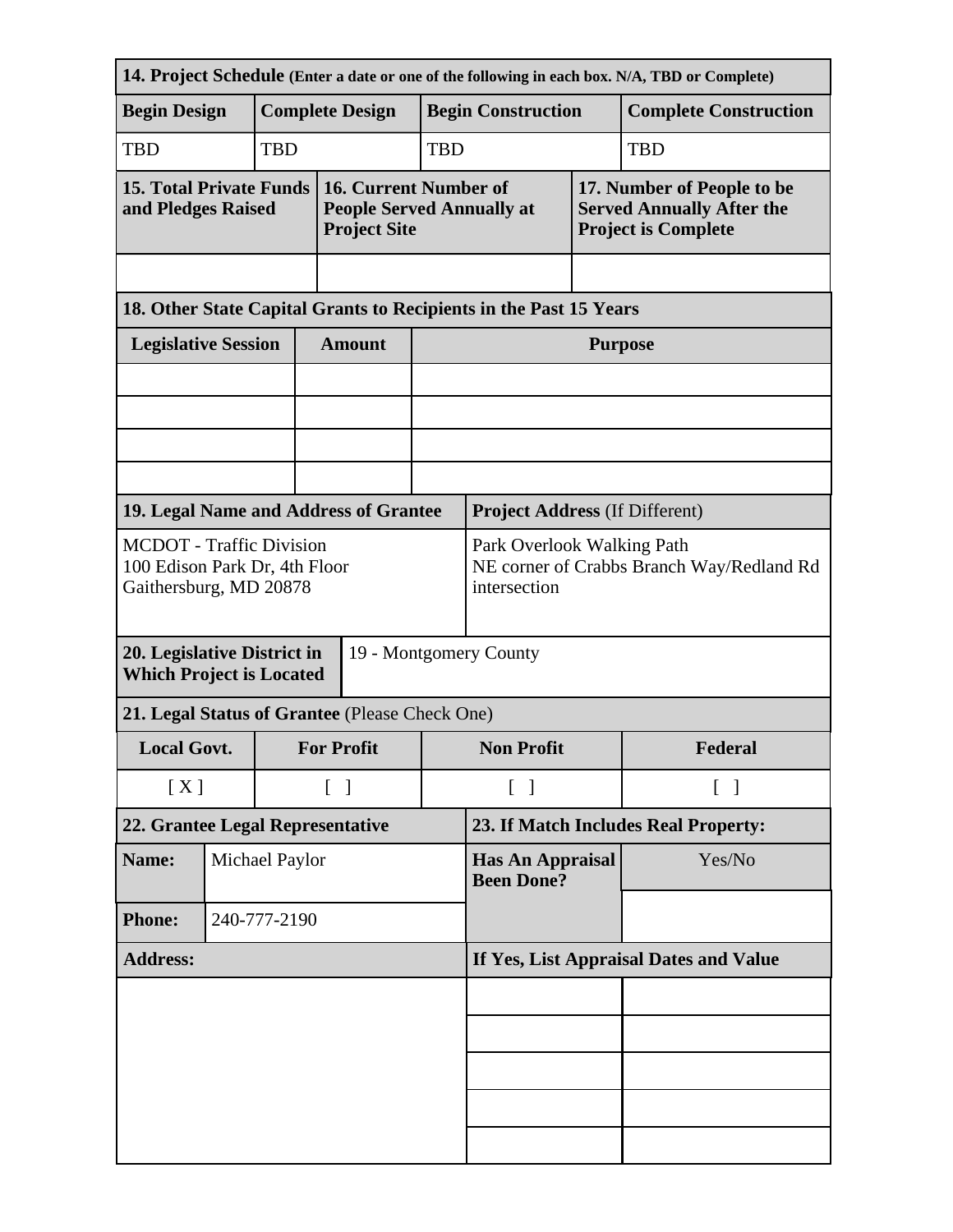| 24. Impact of Project on Staffing and Operating Cost at Project Site            |                                                                                              |                          |                                           |                                             |       |  |  |
|---------------------------------------------------------------------------------|----------------------------------------------------------------------------------------------|--------------------------|-------------------------------------------|---------------------------------------------|-------|--|--|
| Current # of<br><b>Employees</b>                                                | Projected # of<br><b>Employees</b>                                                           |                          | <b>Current Operating</b><br><b>Budget</b> | <b>Projected Operating</b><br><b>Budget</b> |       |  |  |
| $\boldsymbol{0}$                                                                | $\mathbf{1}$                                                                                 |                          | $\overline{0}$                            |                                             | 15000 |  |  |
|                                                                                 | 25. Ownership of Property (Info Requested by Treasurer's Office for bond purposes)           |                          |                                           |                                             |       |  |  |
| A. Will the grantee own or lease (pick one) the property to be improved?<br>Own |                                                                                              |                          |                                           |                                             |       |  |  |
| B. If owned, does the grantee plan to sell within 15 years?<br>N <sub>o</sub>   |                                                                                              |                          |                                           |                                             |       |  |  |
|                                                                                 | C. Does the grantee intend to lease any portion of the property to others?<br>N <sub>0</sub> |                          |                                           |                                             |       |  |  |
|                                                                                 | D. If property is owned by grantee any space is to be leased, provide the following:         |                          |                                           |                                             |       |  |  |
|                                                                                 | <b>Lessee</b>                                                                                | <b>Terms</b> of<br>Lease | Cost<br><b>Covered</b><br>by Lease        | <b>Square</b><br>Footage<br><b>Leased</b>   |       |  |  |
|                                                                                 |                                                                                              |                          |                                           |                                             |       |  |  |
|                                                                                 |                                                                                              |                          |                                           |                                             |       |  |  |
|                                                                                 |                                                                                              |                          |                                           |                                             |       |  |  |
|                                                                                 |                                                                                              |                          |                                           |                                             |       |  |  |
|                                                                                 |                                                                                              |                          |                                           |                                             |       |  |  |
|                                                                                 |                                                                                              |                          |                                           |                                             |       |  |  |
| E. If property is leased by grantee - Provide the following:                    |                                                                                              |                          |                                           |                                             |       |  |  |
| <b>Name of Leaser</b>                                                           |                                                                                              |                          | Length of<br>Lease                        | <b>Options to Renew</b>                     |       |  |  |
|                                                                                 |                                                                                              |                          |                                           |                                             |       |  |  |
|                                                                                 |                                                                                              |                          |                                           |                                             |       |  |  |
|                                                                                 |                                                                                              |                          |                                           |                                             |       |  |  |
|                                                                                 |                                                                                              |                          |                                           |                                             |       |  |  |
|                                                                                 |                                                                                              |                          |                                           |                                             |       |  |  |
|                                                                                 |                                                                                              |                          |                                           |                                             |       |  |  |
| <b>26. Building Square Footage:</b>                                             |                                                                                              |                          |                                           |                                             |       |  |  |
| <b>Current Space GSF</b>                                                        |                                                                                              |                          |                                           |                                             |       |  |  |
| <b>Space to be Renovated GSF</b>                                                |                                                                                              |                          |                                           |                                             |       |  |  |
| <b>New GSF</b>                                                                  |                                                                                              |                          |                                           |                                             |       |  |  |